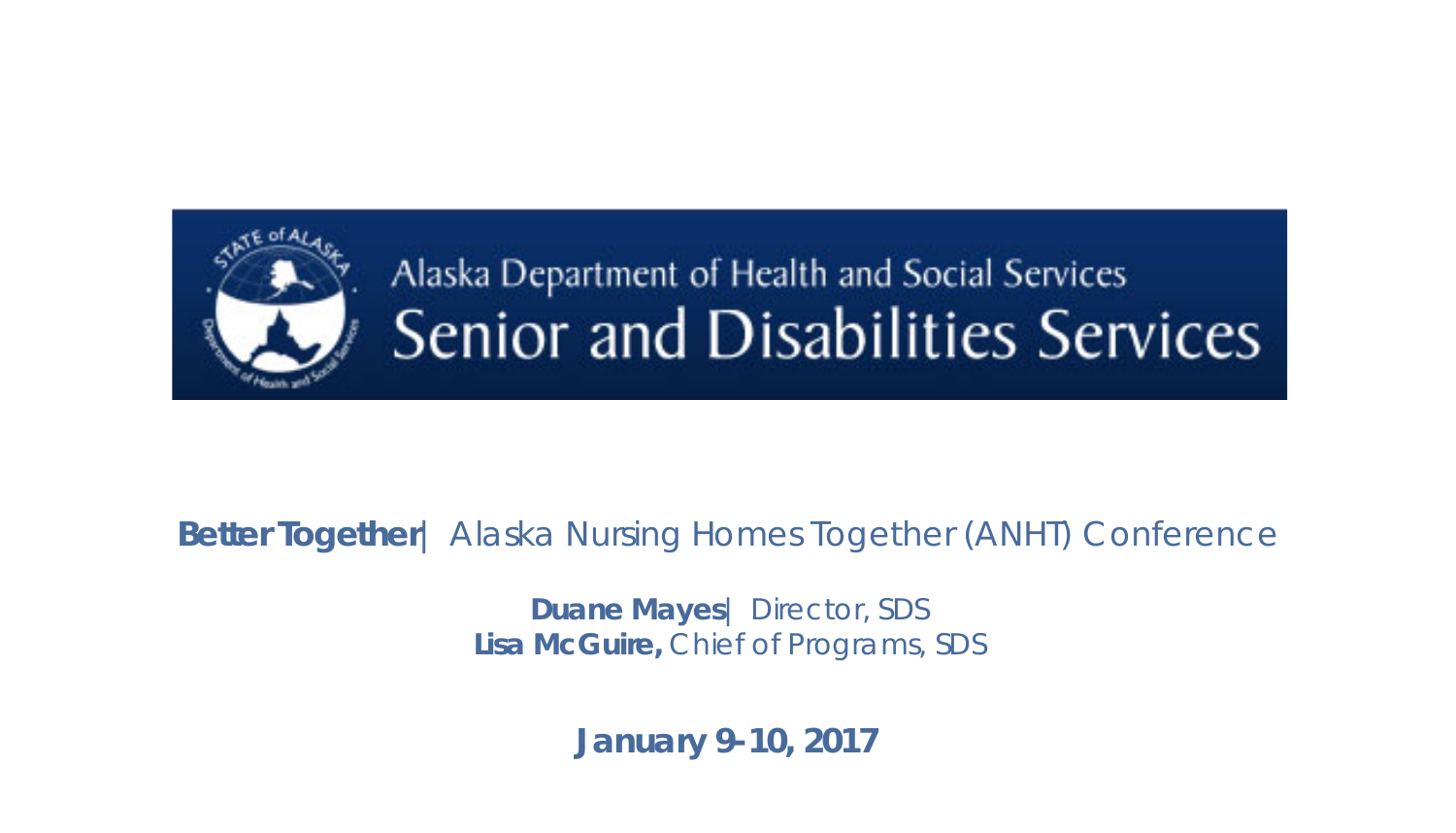## Long Term Care Authorizations

- Senior and Disabilities Services (SDS) is responsible for oversight of the long term care (LTC) facility authorization process
- SDS authorizes requests for Medicaid LTC facility placement per regulations at **[7 AAC 140.500](http://www.legis.state.ak.us/basis/aac.asp7.140.500)**
- LTC Authorization requests must be submitted to SDS through the Direct Secure Messaging (DSM) system to DSDS.LTC Authorizations@direct.dhss.akhie.com
- DSM & faxed forms will be replaced by Harmony system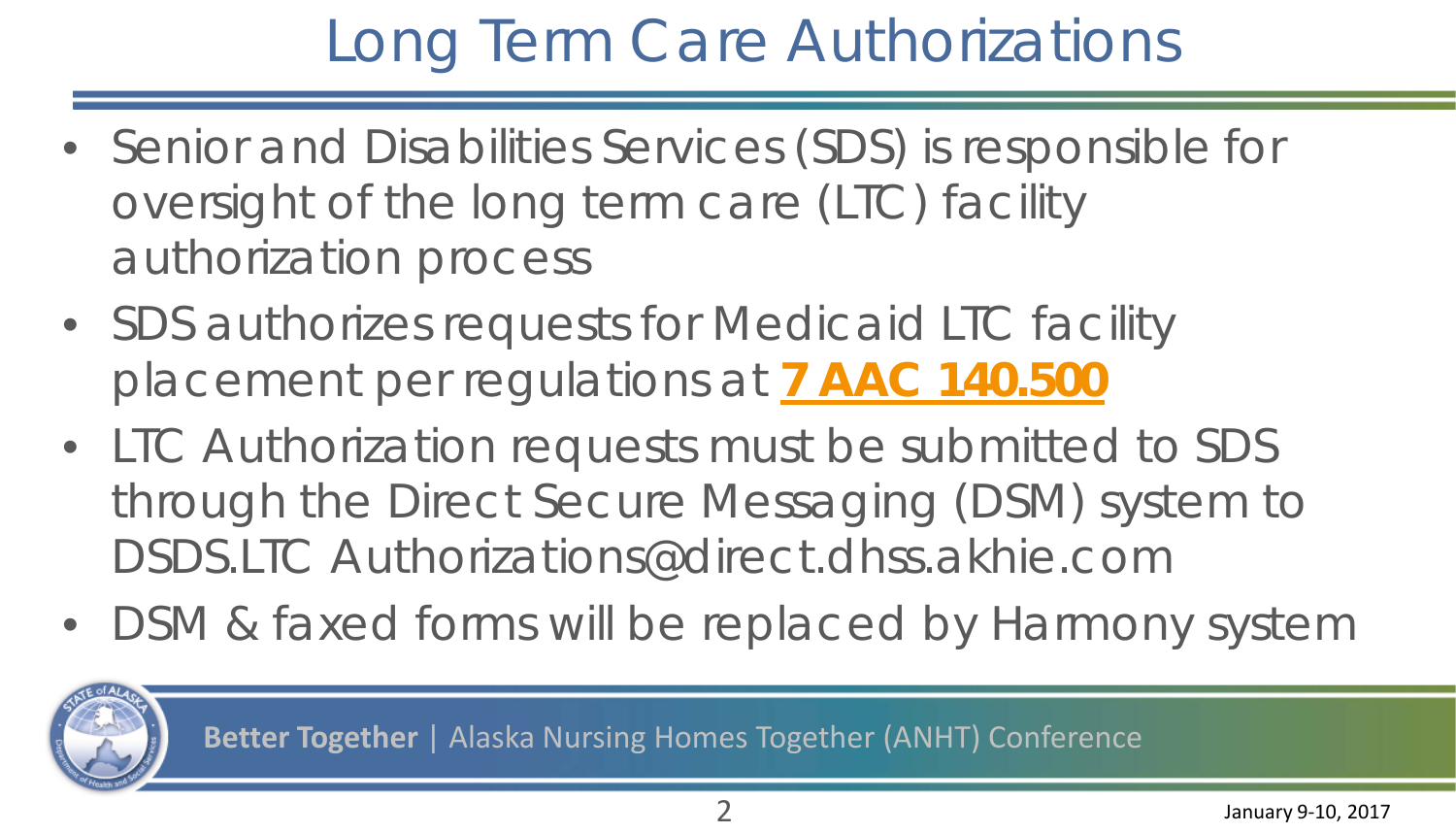### LTCA Form Submission

LTCA requests must be:

- Submitted on the most recent version of the form
- Complete, without missing sections or information
- Submitted to SDS via DSM
- Submitted to SDS prior to admission to the LTC facility

Either the hospital or the facility may submit the form as long as these criteria are met

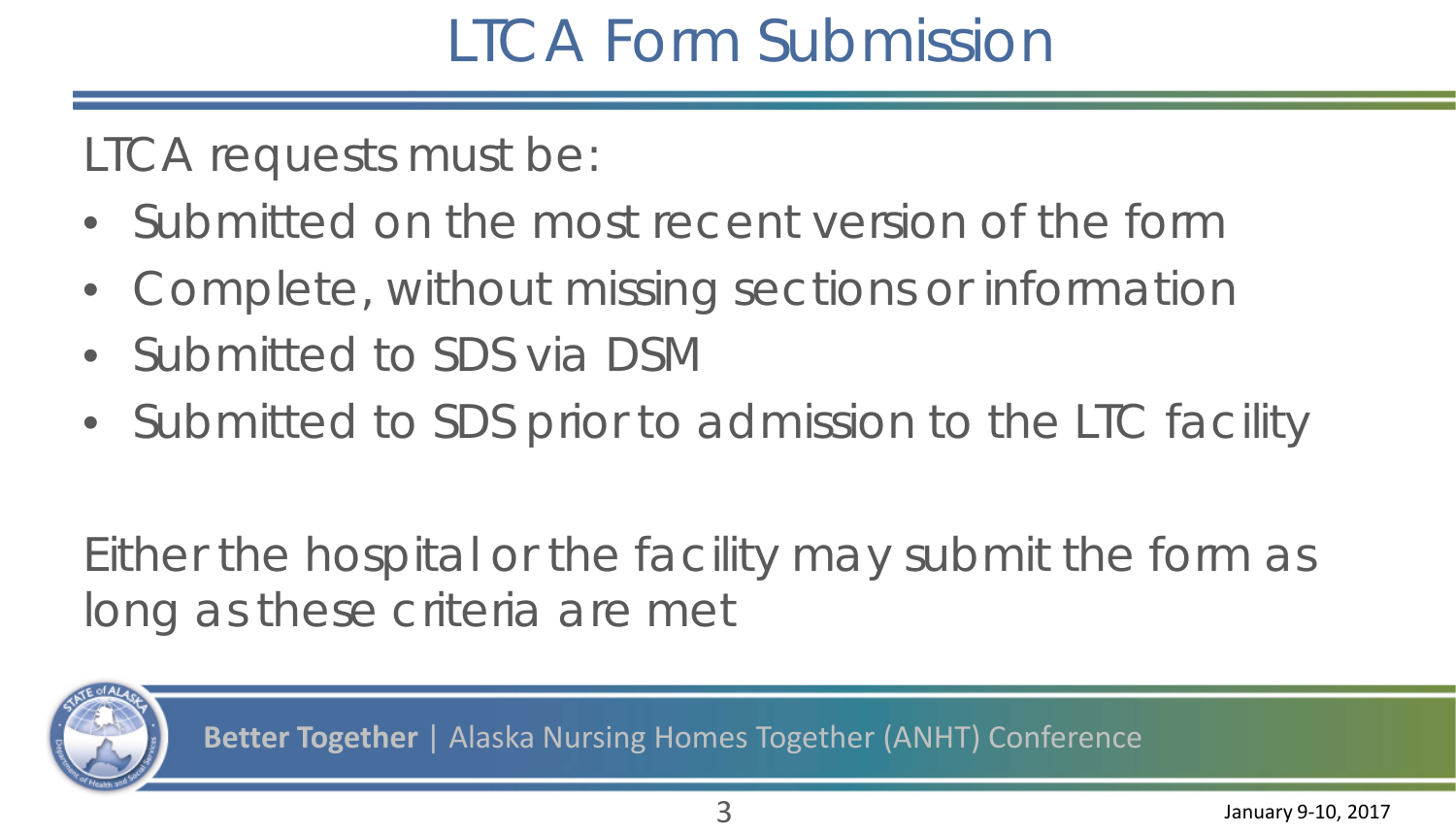# Working Well

- LTCA forms are being submitted to SDS via DSM instead of via fax
- New form is being utilized
- Collaboration between SDS & ASHNHA to clarify process and make improvements
- Technical assistance opportunities available
	- One on one with SDS staff
	- Quarterly webinar meetings with state staff and providers

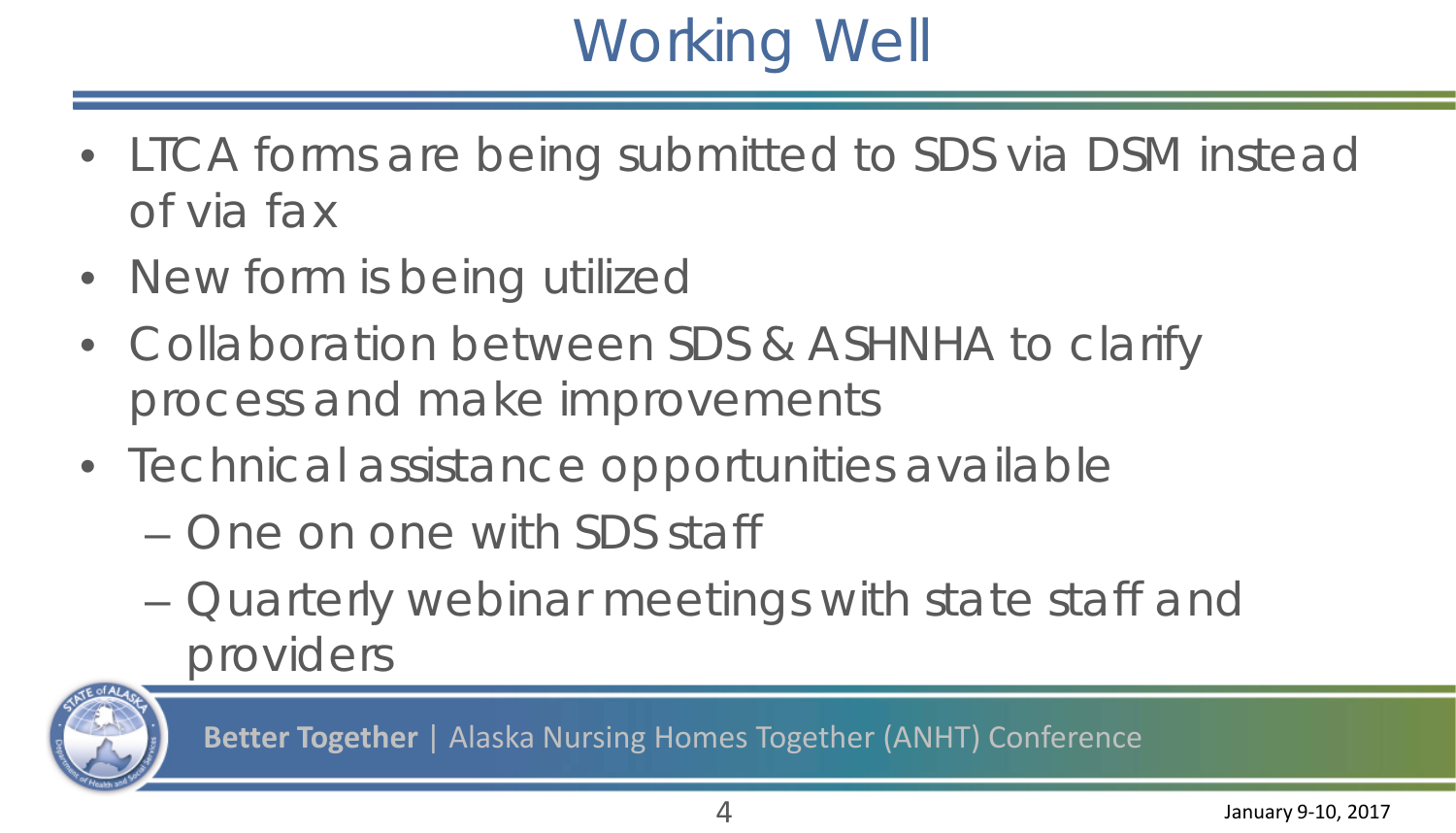# **Challenges**

- **Forms often submitted incomplete**:
	- **Admission dates:** Dates left blank, missing date span, end date "unknown"
	- **Insufficient discharge plan:** left blank, unclear or lacks detail, section is same as previously submitted, indicating no follow up or updates for the plan
	- **Signatures:** Physician signature missing, left blank, what physician signed off on does not match requested service date span
- **Administrative Wait Days (AWD) and Swing Bed Placement:**
	- Must submit LTCA request to SDS for AWD for authorization, per 7 AAC 140.505, prior to placement or transition from acute care to AWD or Swing bed designation.

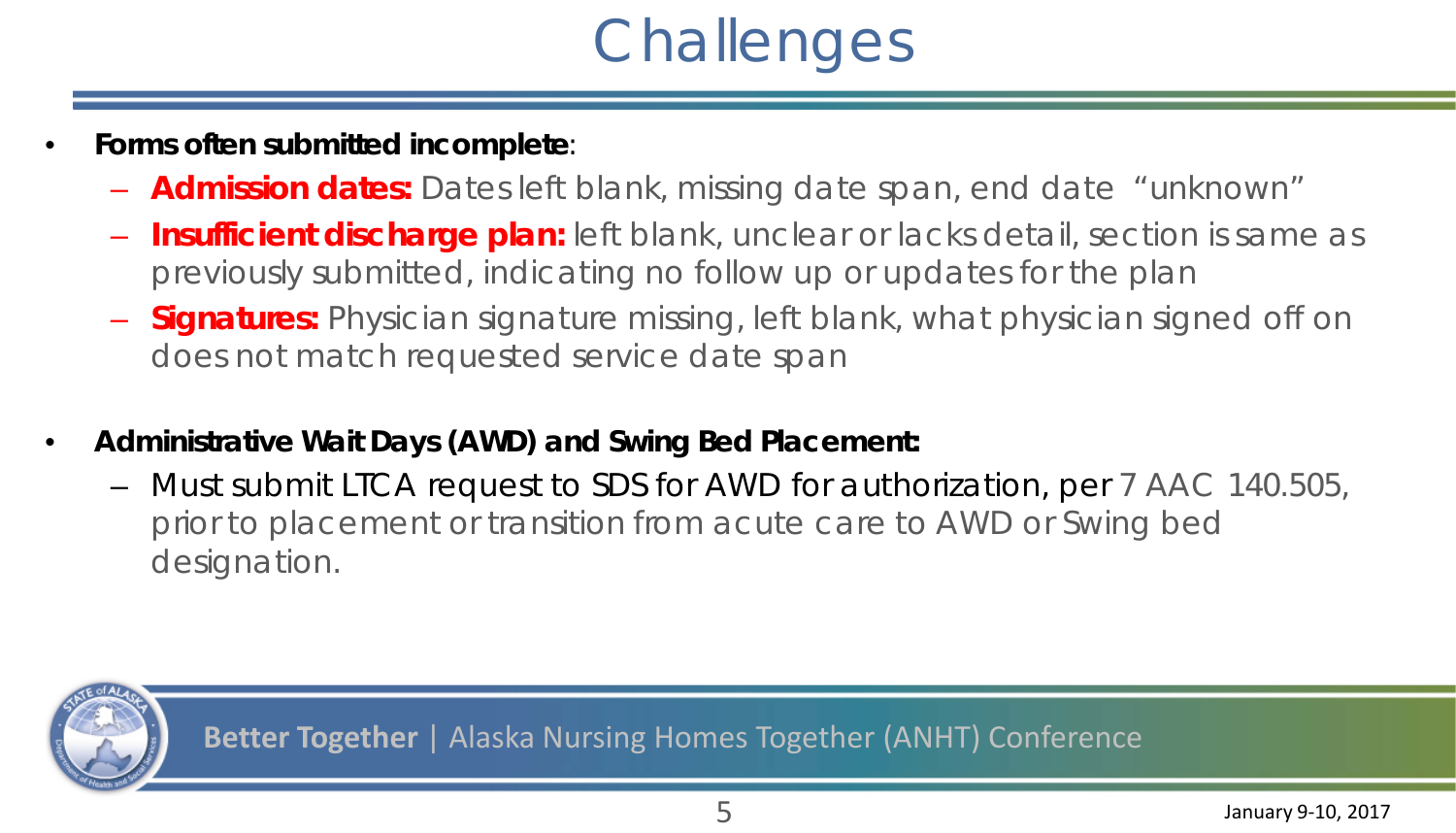# **Challenges**

#### **LTC Authorization dates**:

- If a LTCA request is submitted incomplete, SDS notifies sender who must submit completed LTCA request in order to get authorization from SDS.
- Once complete, authorization date is aligned with date of original LTCA request.
- If LTCA request is never completed, SDS cannot issue an authorization.

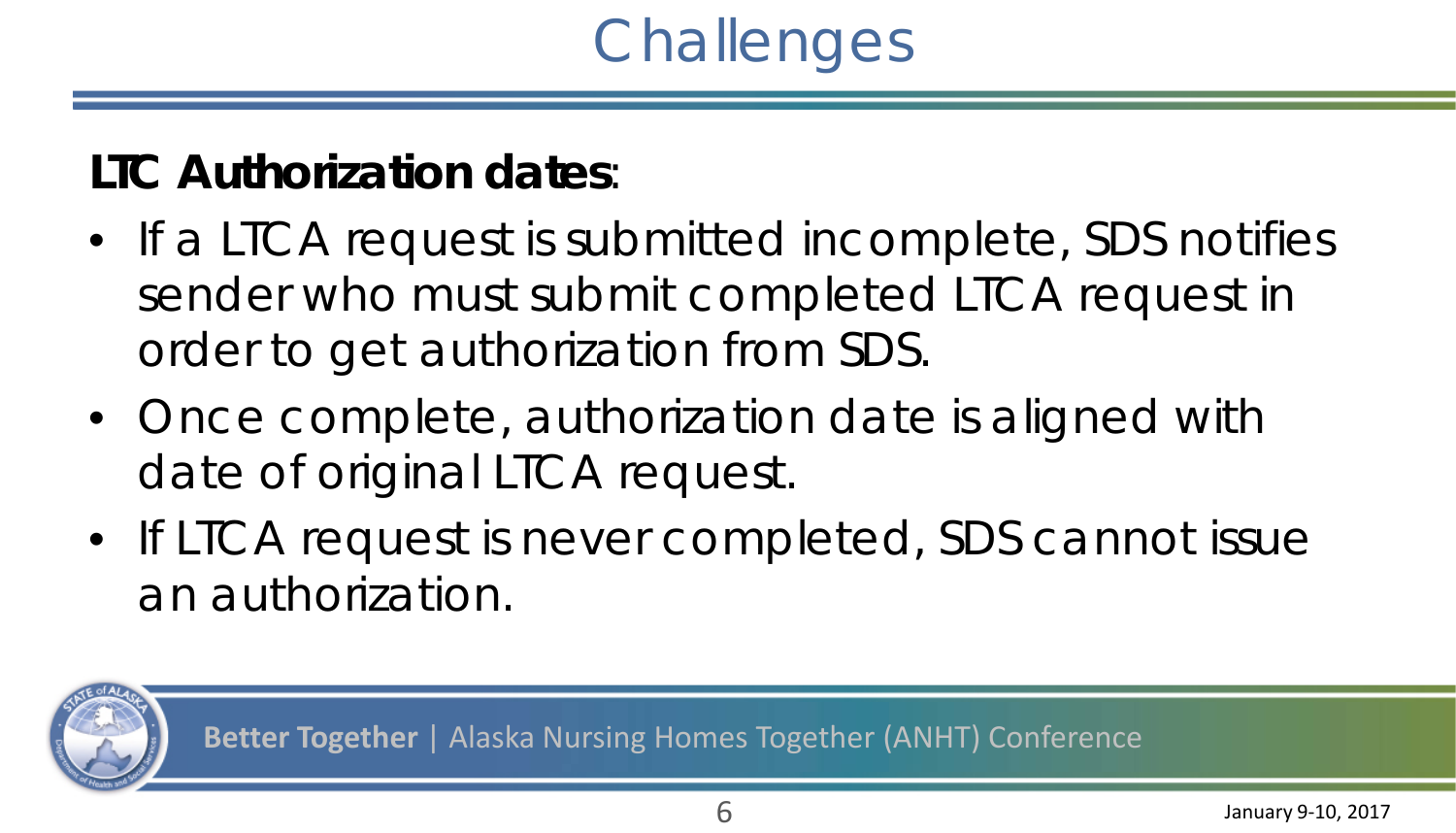#### Pre Admission Screening and Resident Review (PASRR)

- SDS responsible for oversight of state's PASRR process which requires that each individual, regardless of payment source, be screened for diagnosis of or indicators of mental illness, intellectual disability, or related condition prior to long term care facility placement to ensure that the placement is appropriate to the individual's needs.
- [42 CFR 483 Subpart C: Federal PASRR regulation](http://dhss.alaska.gov/dsds/Documents/PASRR/PASRR_Regulations.pdf)

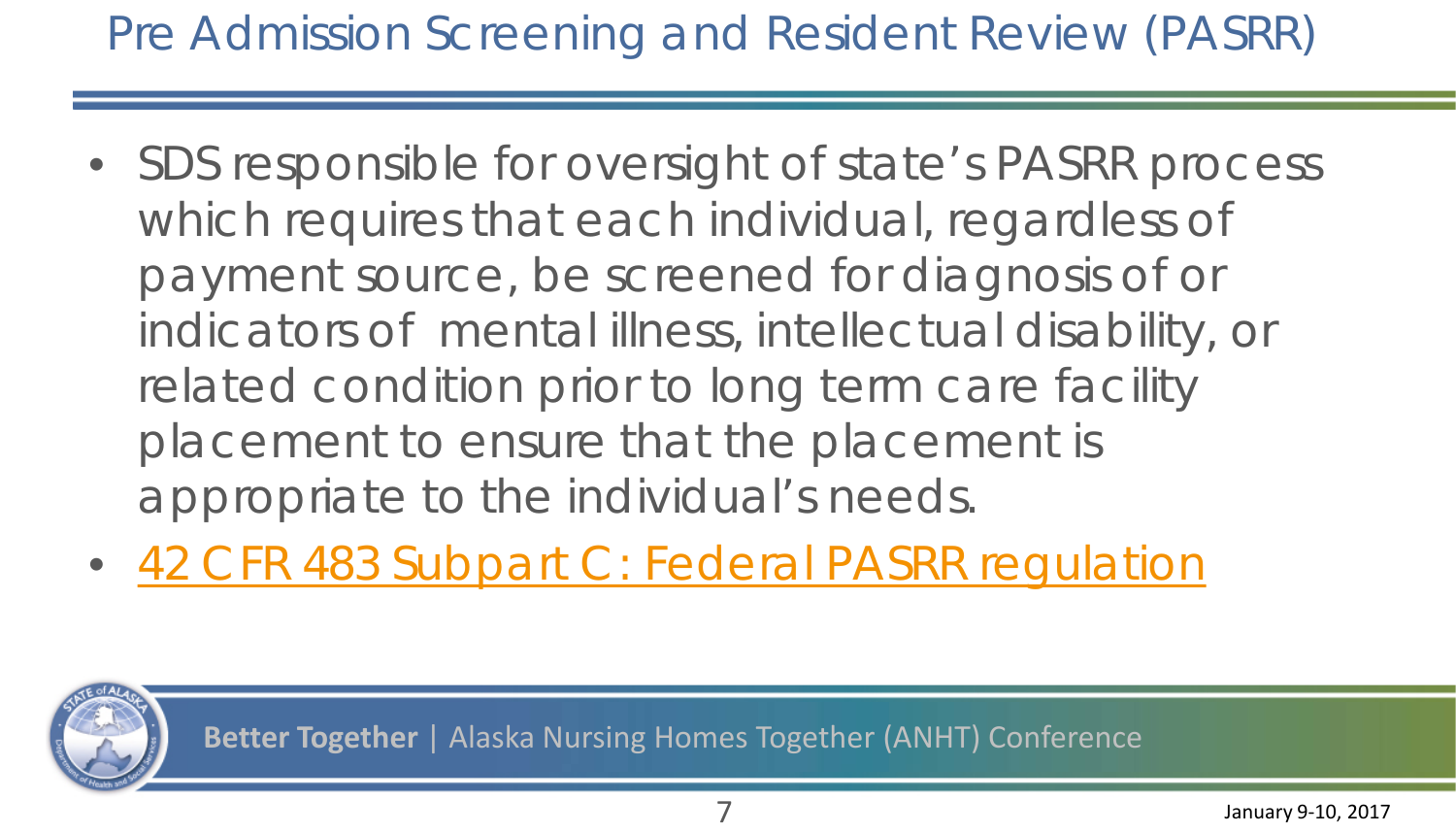### PASRR

- PASRR process consists of:
	- **Level I screening**
		- Form LTC-02 found on SDS website
		- Must be submitted prior to admission, regardless of payment source
		- Must be submitted when a resident experiences a change of condition that identifies a new diagnosis of or indicators of mental health or Intellectual or developmental disability

#### – **Level II evaluation**

• Conducted by Div. of Behavioral health contractors for Mental health conditions or SDS staff for intellectual developmental disabilities or related conditions

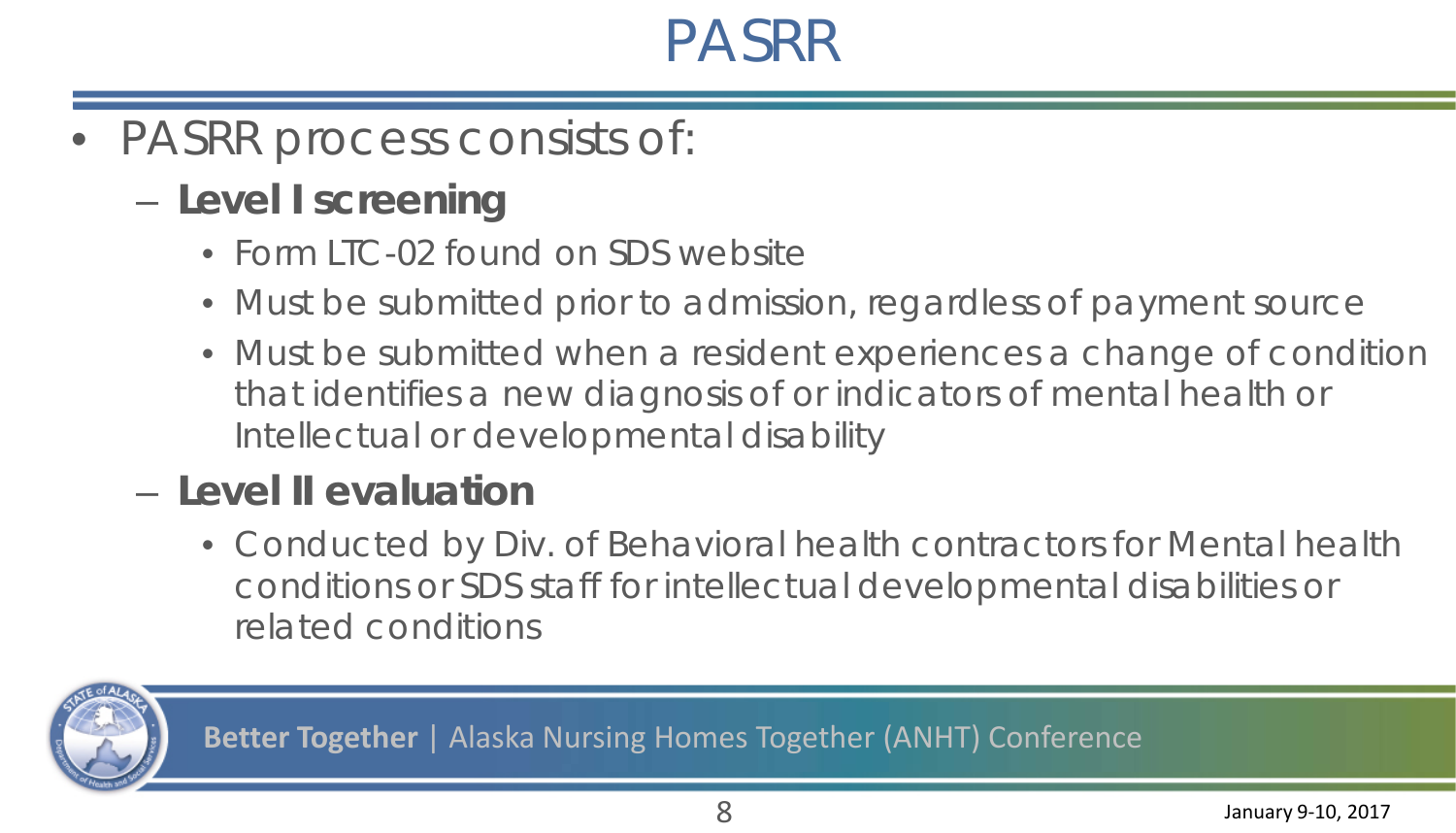# Working well

- PASRR compliance slowly being achieved, form being utilized
- PASRR is person centered policy
- SDS Long Term Care and PASRR Resources webpage contains helpful PASRR materials
- PASRR Technical assistance available:
	- One on one between hospitals, facilities, and SDS staff
	- Quarterly meetings with provider partners and SDS
	- PASRR Technical Assistance Center (PTAC) support

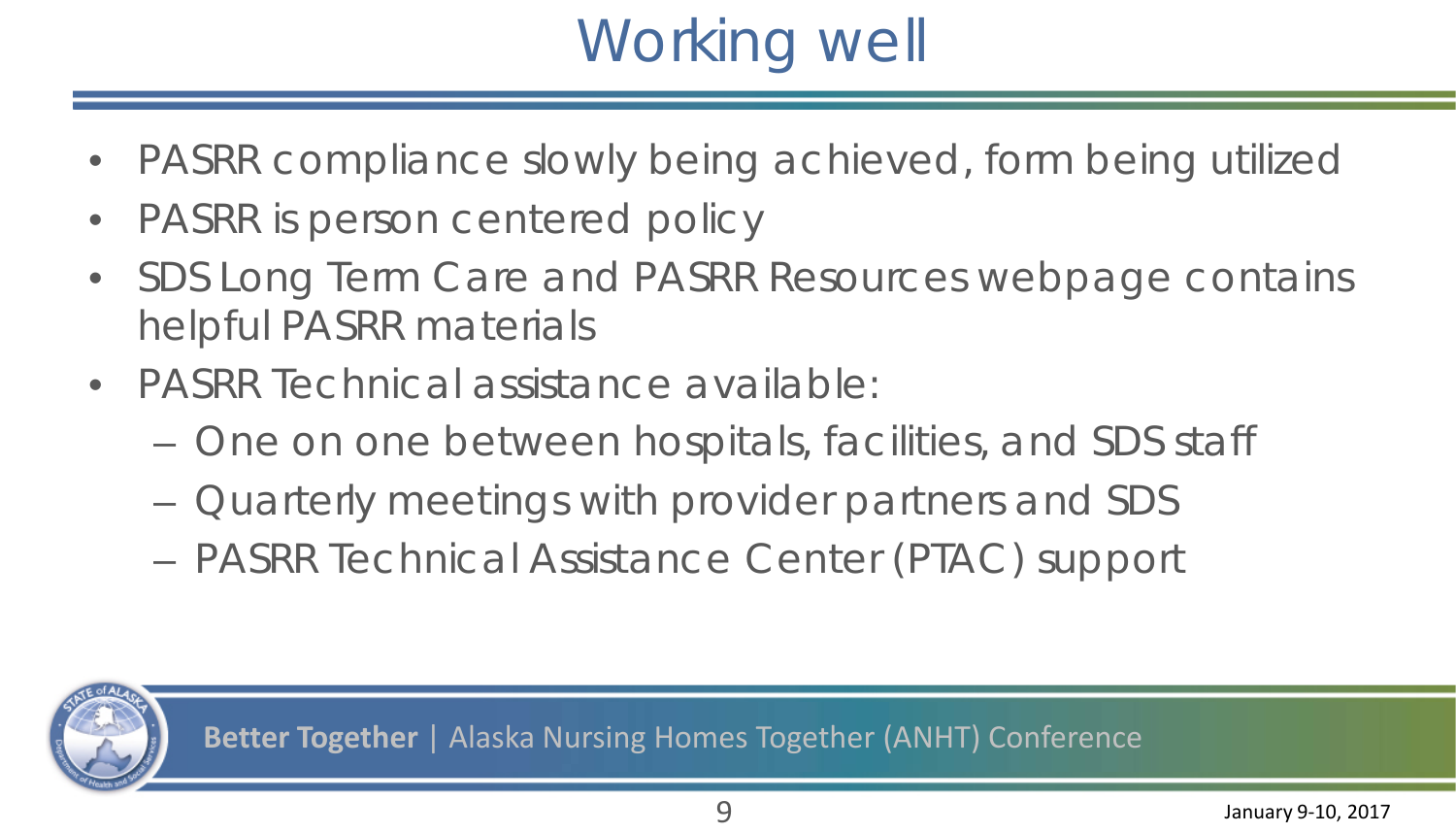# **Challenges**

- Misunderstanding of exempted hospital discharge and categorical determinations
- Wait time for PASRR Level II is often problematic
- Need for re-education & refresher trainings about PASRR
- In the past, individuals were often admitted to without PASRR screening

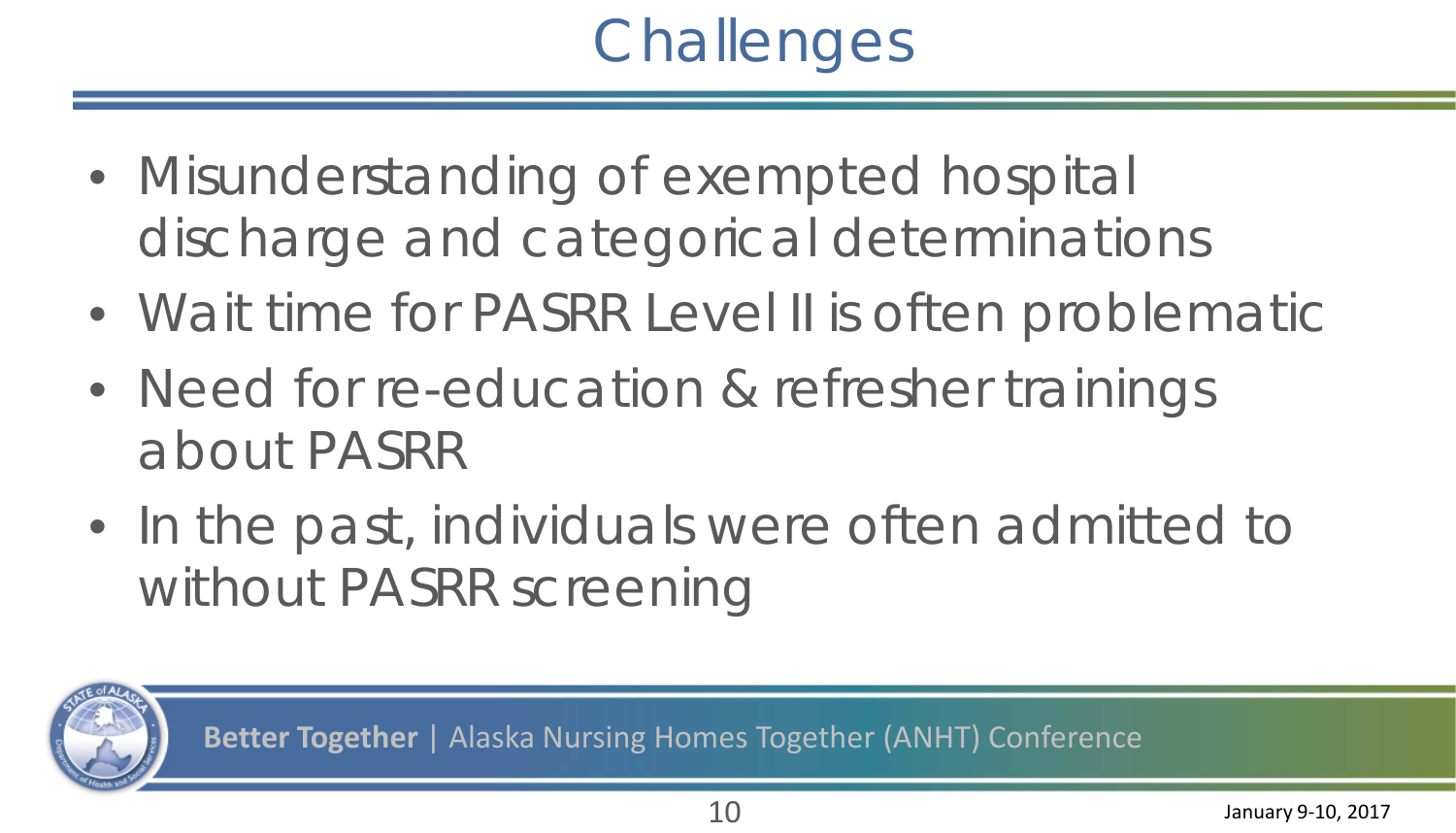# Upcoming

- ASHNHA/SDS workgroup starts in January
- PASRR Technical Assistance Center (PTAC) will give PASRR workshop in Spring 2017
- SDS Harmony system will allow hospital and LTCF staff to enter request information directly to SDS, eliminating forms and DSM

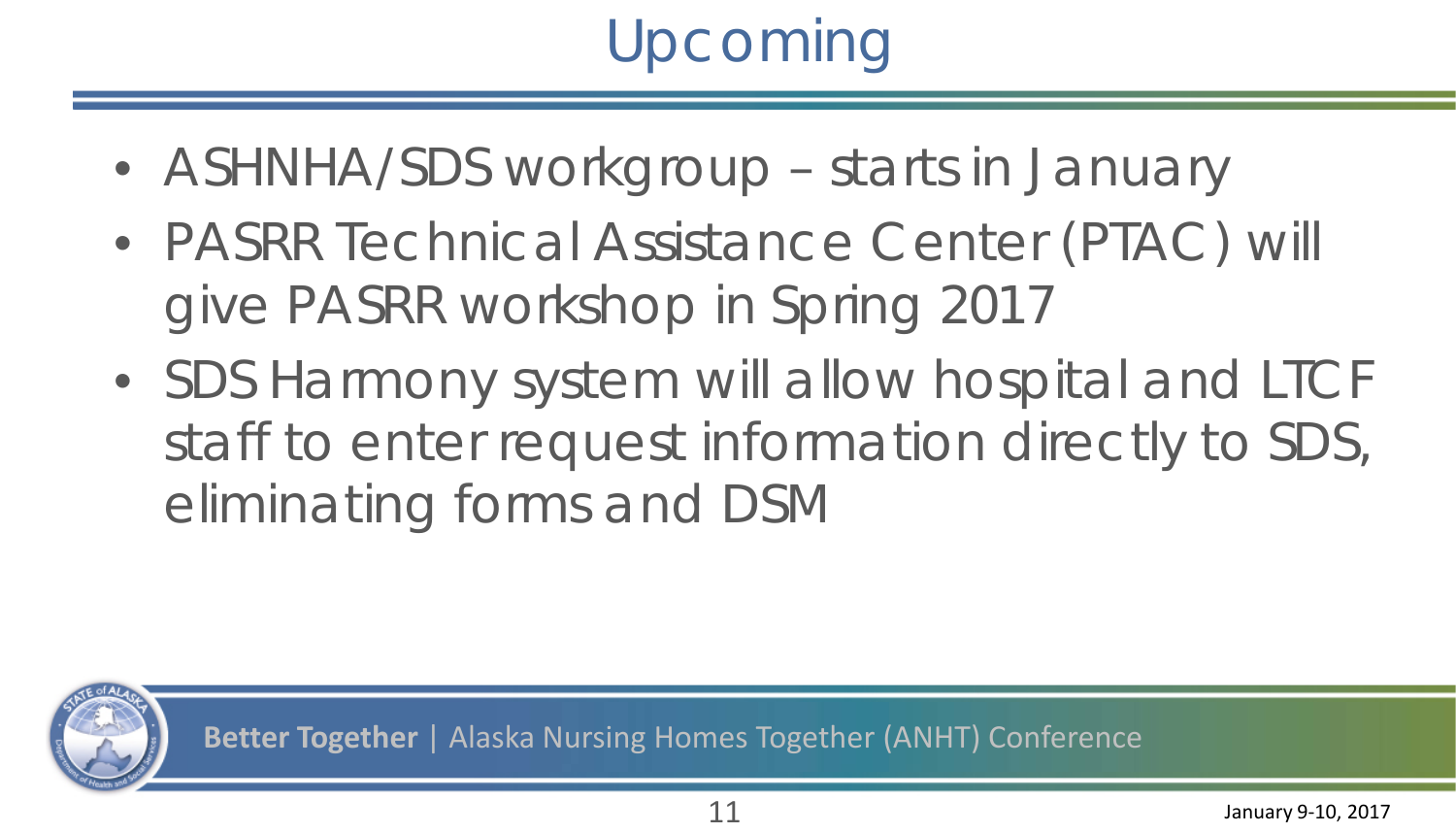# **QUESTIONS?**

# Thank You



**Better Together** | Alaska Nursing Homes Together (ANHT) Conference

12